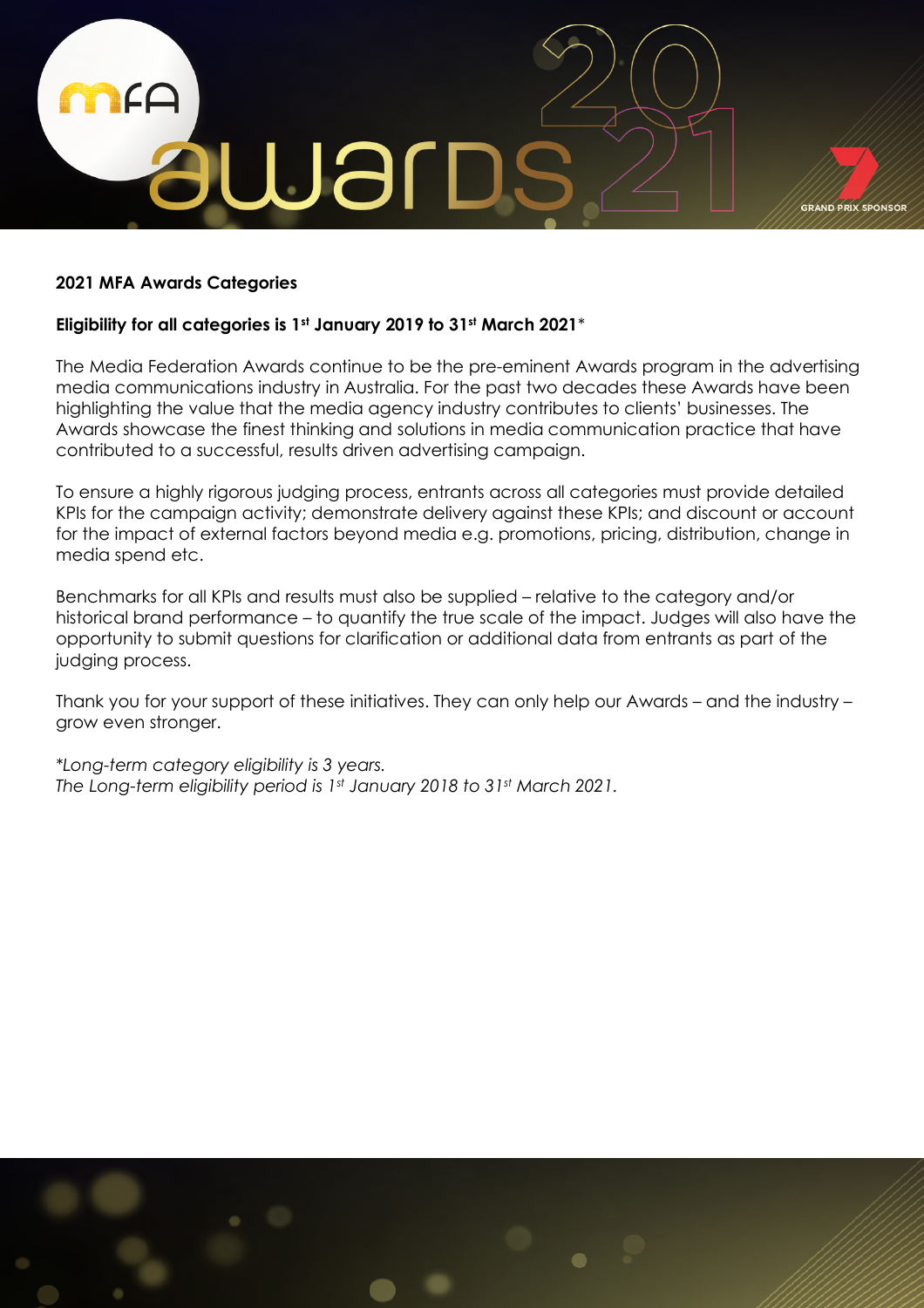

## **2021 MFA AWARD CATEGORIES - OUTCOMES**

## **Brand impact**

Entries in this category must demonstrate how media and communications have created a significant and measurable impact on key brand metrics. These metrics can include things like changes in brand perception/attitudes and emotions or how the campaign successfully established new brand associations. Judges are looking for entrants to demonstrate a direct relationship between media and the relevant brand or equity metrics.

To view a great example of award-winning brand impact visit. https://www.mediafederation.org.au/mfa-awards/past-winners/item/925-the-best-biscuit

Maximum word count - 1200

# **OBJECTIVE & PROBLEM (10%)**

- There are specific marketing objectives and a distinct challenge for communications.
- A succinctly articulated brand problem that has been arrived at through a clear and logical rationale
- There is a clear brand metric(s) and measurement framework

# **INSIGHT & STRATEGY (20%)**

- There is a clear rationale for the source of brand growth and target audience.
- There is a unique, well-substantiated insight.
- The strategic approach is coherent, consistent and original.

# **EXECUTION (20%)**

- There is a direct link between the strategic recommendation and the campaign execution.
- The role of channels has been clearly defined.
- The media execution is innovative and original.

- An appropriate measurement plan was put in place to determine the brand impact of the campaign.
- Success has been delivered against the specific brand KPIs identified in the marketing objectives and communications challenge.
- The campaign has delivered a degree of scale of brand impact that far surpasses both client and category norms
- The results are clearly due to the media strategy and execution, after other influencing factors have been discounted (e.g. price, distribution, competitive activity).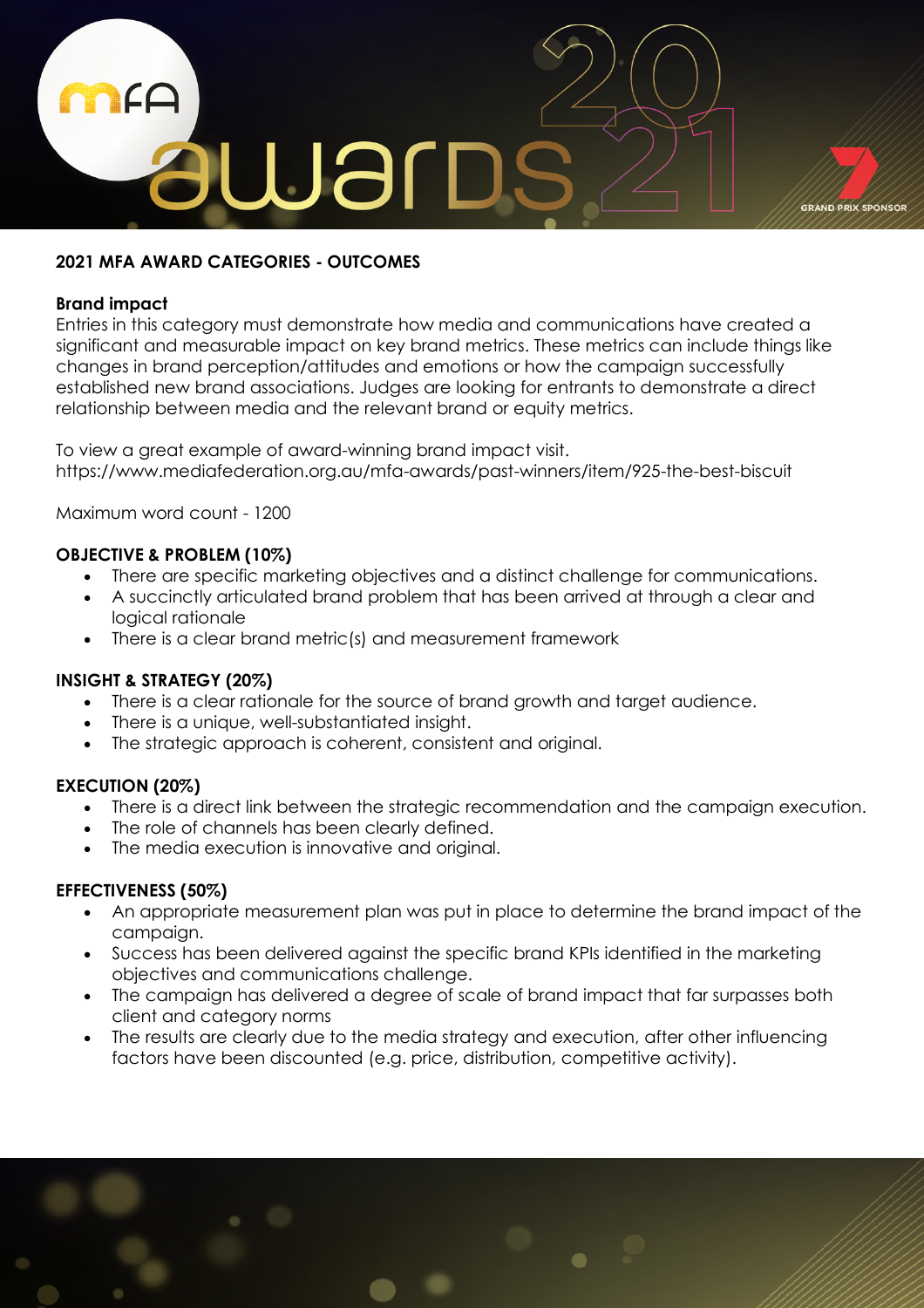

## **Business impact**

Entries in this category must demonstrate a significant commercial impact across the judging period. Judges are looking for entrants to demonstrate the contribution of media to achieving business results via sales or additional growth metrics for example; increasing market share, profitability, retention, reducing price sensitivity. Winning entries will have generated a significant commercial return relative to benchmarks and the market context.

To view a great example of award winning business impact visit; https://www.mediafederation.org.au/mfa-awards/past-winners/item/375- colouryoursummer

Maximum word count - 1200

# **OBJECTIVE & PROBLEM (10%)**

- There are specific marketing objectives and a distinct challenge for communications.
- A succinctly articulated business problem that has been arrived at through a clear and logical rationale
- There is a clear business metric(s) and measurement framework

## **INSIGHT & STRATEGY (20%)**

- There is a clear rationale for the source of business growth and target audience.
- There is a unique, well-substantiated insight.
- The strategic approach is coherent, consistent and original.

## **EXECUTION (20%)**

- There is a direct link between the strategic recommendation and the campaign execution.
- The role of channels has been clearly defined.
- The media execution is innovative and original.

- An appropriate measurement plan was put in place to determine the business impact of the campaign.
- Success has been delivered against the specific business KPIs identified in the marketing objectives and communications challenge.
- The campaign has delivered a degree of scale of business impact that far surpasses both client and category norms
- The results are clearly due to the media strategy and execution, after other influencing factors have been discounted (e.g. price, distribution, competitive activity).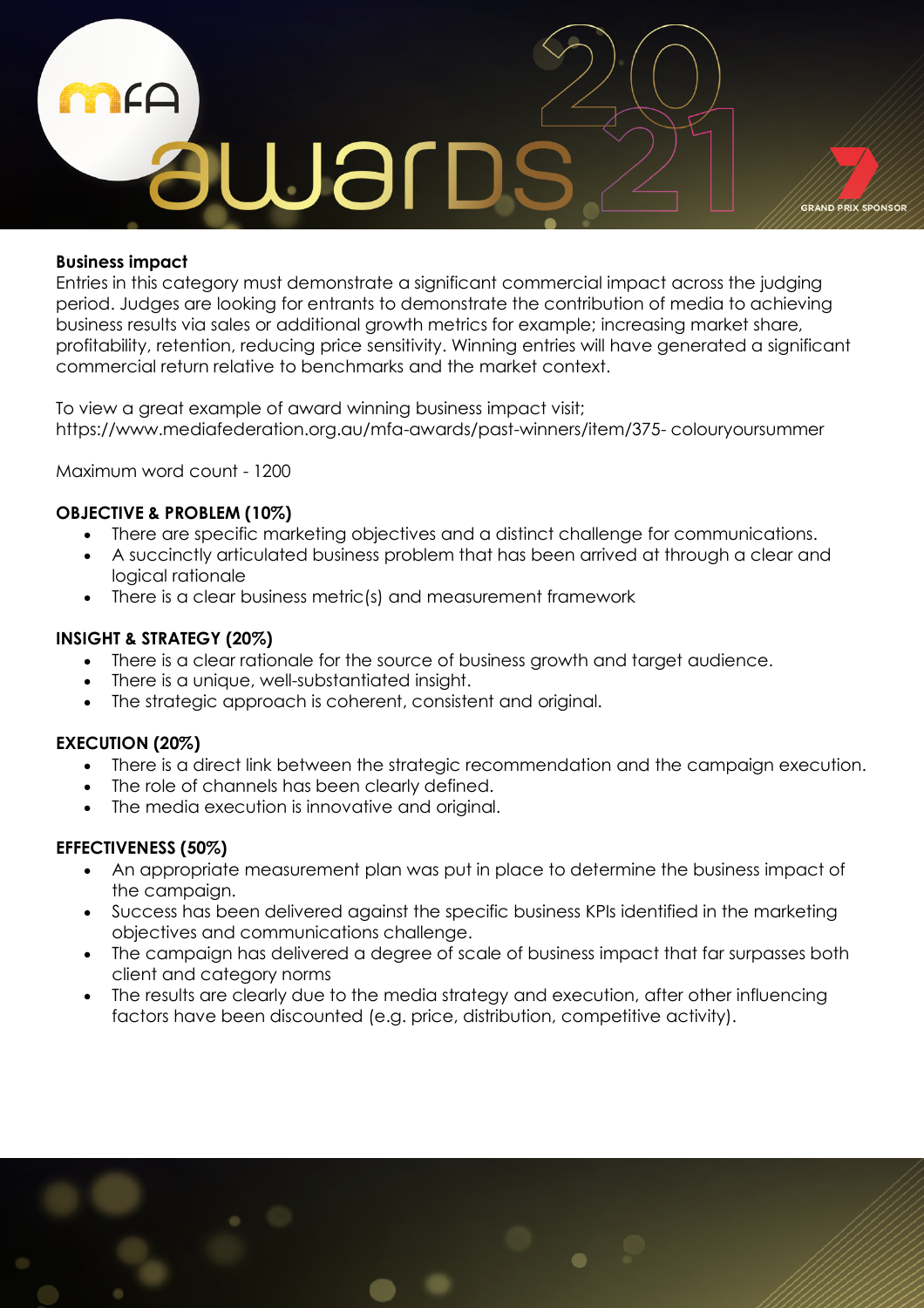

## **Behaviour change**

Entries in this category must demonstrate how media has significantly changed consumer behaviour or action for example; new habit formation or new action. Entrants will need to provide evidence around how their media activity and thinking has resulted in demonstrable change in consumer behaviour across either the short or the long term. Entries will need to isolate the media impact on the behavioural changes created.

To view a great example of award-winning behaviour change visit. https://www.mediafederation.org.au/mfa-awards/past-winners/item/394-laceitup

Maximum word count - 1200

## **OBJECTIVE & PROBLEM (10%)**

- There are specific marketing objectives and a distinct challenge for communications.
- A succinctly articulated behaviour change problem that has been arrived at through a clear and logical rationale
- There is a measurement framework built to quantify the behaviour change impact

## **INSIGHT & STRATEGY (20%)**

- There is a clear rationale for the source of business and target audience.
- There is a unique, well-substantiated insight in relation to consumer behaviour.
- The behaviour change strategy is coherent, consistent and original.
- There has been a clear application of existing or new behaviour change theory

## **EXECUTION (20%)**

- There is a direct link between the strategic recommendation and the campaign execution.
- The role of channels has been clearly defined.
- The media execution is innovative and original.

- An appropriate measurement plan was put in place to determine the behaviour change impact of the campaign.
- Success has been delivered against the specific behaviour change KPIs identified in the marketing objectives and communications challenge.
- The campaign has delivered a degree of scale of impact on behaviour that far surpasses both client and category norms
- The results are clearly due to the media strategy and execution, after other influencing factors have been discounted (e.g. price, distribution, competitive activity).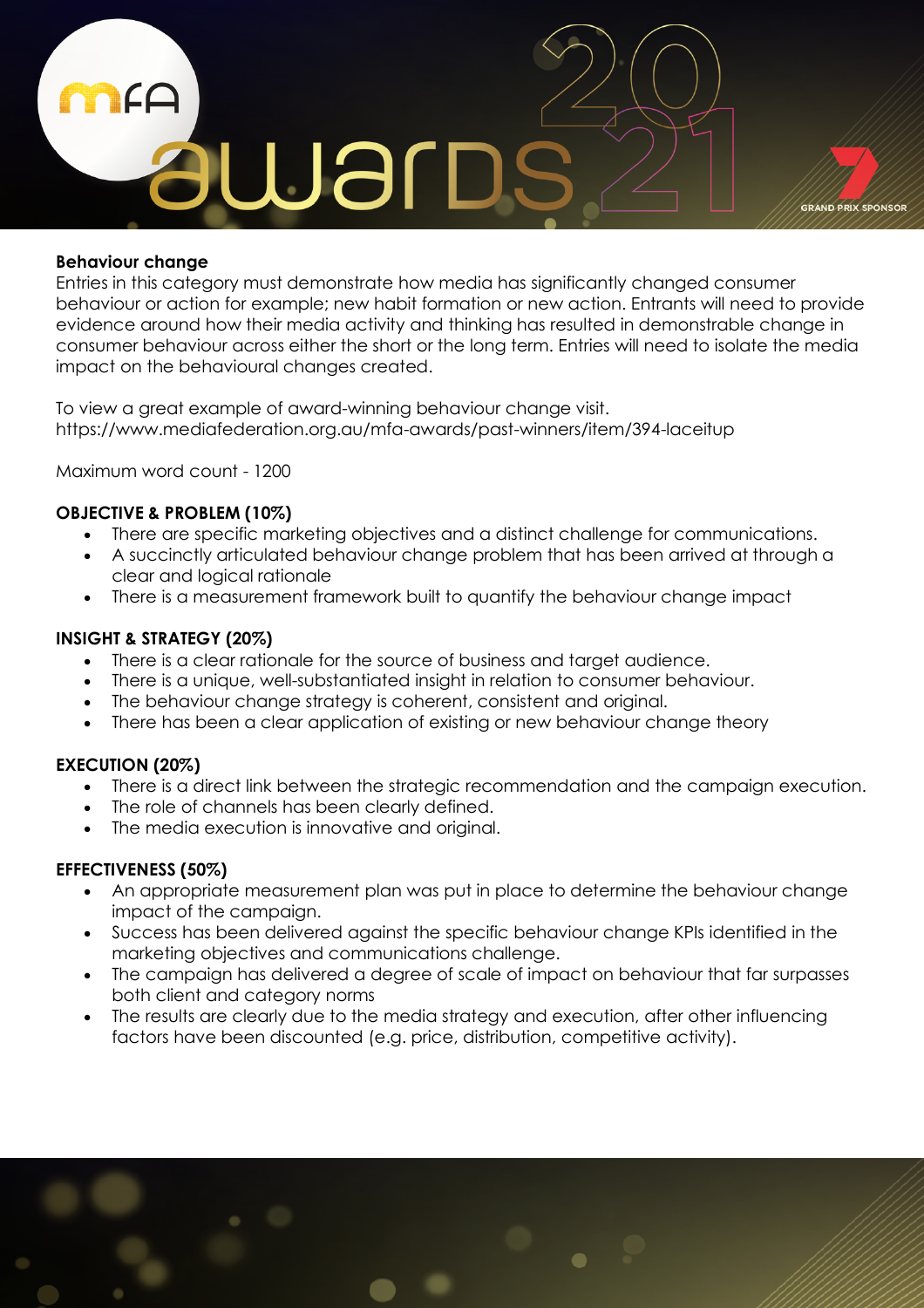

## **Long-term results**

Entries must demonstrate a significant and enduring commercial impact after 18 months. Entries can focus on one campaign, the business portfolio or how you have delivered throughout the full contract. Entrants should demonstrate the contribution of media to achieving the business and brand results. Winning entries will have generated a significant commercial return relative to benchmarks and the market context. Campaigns must have commenced after **1st January 2018** and results data must be available for a minimum of 18 months. MFA entries from previous years can be entered into this category. To view a great example of award-winning long-term results, visit; https://www.mediafederation.org.au/mfa-awards/past-winners/item/1085-tough- donesmarter

Maximum word count - 1200

# **THE FOUNDATIONAL BUSINESS CONTEXT (20%)**

- The business conditions have been clearly outlined with an over-arching business challenge to solve.
- There is an identification of the problem and/or opportunity which informs the action taken by the agency (e.g. long-term campaign, measurement approach, digital transformation, ways of working etc).
- There is an illuminating insight(s) that sparked the journey.
- The measures of success have been defined for each stage / interval of the project with clear milestones.

# **THE PARTNERSHIP JOURNEY / APPROACH (30%)**

- There is a coherent and well-argued strategic approach which addresses the foundational business context.
- The strategic approach has been applied consistently throughout the time period covered.
- There was a unique approach to the roadmap and initiatives designed to deliver on the strategy
- The barriers or roadblocks which emerged along the way were overcome effectively and efficiently.
- There is a compelling rationale for any changes adopted during the period covered.
- Stakeholders were taken on the journey in a way that contributed to the project(s) success.

# **THE CURRENT BUSINESS CONTEXT / RESULTS (50%)**

- An appropriate measurement plan was put in place to determine the business impact of the approach
- Success has been delivered against the specific KPIs identified in the objectives and foundational context stages
- The approach delivered significant commercial impact for a period of 18 months or more post-launch, as benchmarked against client expectations and/category norms.
- The results are clearly due to approach you put in place as a business partner, after other influencing factors have been discounted (e.g. price, distribution, competitive activity).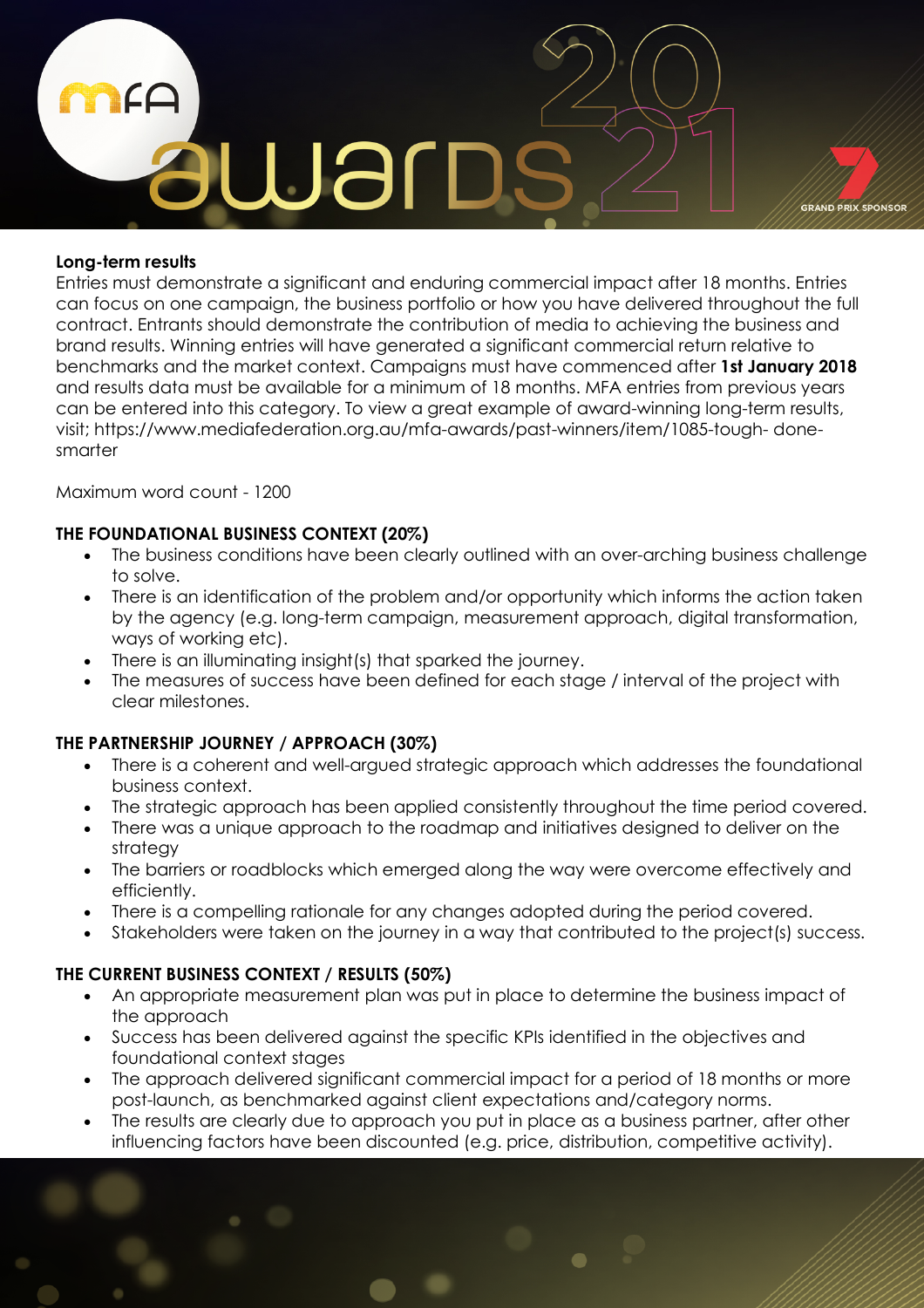

# **2021 MFA AWARD CATEGORIES - EXECUTION**

# **Content**

Entries in this category must demonstrate how an effective use of content has resulted in brand or business results. The definition of 'content' in the category is anything beyond standard advertising and can include social content, advertiser funded programming, influencer/ambassador earned content and commercial content integration. Winning entries will need to demonstrate how the content created and deployed resulted in measurable results.

To view a great example of award-winning content visit; https://www.mediafederation.org.au/mfa-awards/past-winners/item/919-lol-breaks

Maximum word count – 1000

# **OBJECTIVE & PROBLEM (5%)**

- There are specific marketing objectives and a distinct challenge for communications.
- A succinctly articulated problem that has been arrived at through a clear and logical rationale
- There is a clear measurement framework built to quantify the impact built

# **INSIGHT & STRATEGY (15%)**

- There is a clear rationale for the source of business and target audience.
- There is a unique, well-substantiated insight or insights.
- The strategic approach is coherent, consistent and original.

# **EXECUTION (40%)**

- The media execution is driven by clever and effective use of content marketing on behalf of brands.
- The role of content in the campaign solution has been clearly defined.
- The media execution is innovative and original.
- There is a direct relationship between the strategic recommendation and the media execution.

- The campaign showed significant results for the client's brand and/or business, as benchmarked against client/category norms.
- Success has been delivered against the specific KPIs identified in the marketing objectives and communications challenge.
- The results are clearly due to the media strategy and execution, after other influencing factors have been discounted (e.g. price, distribution, competitive activity).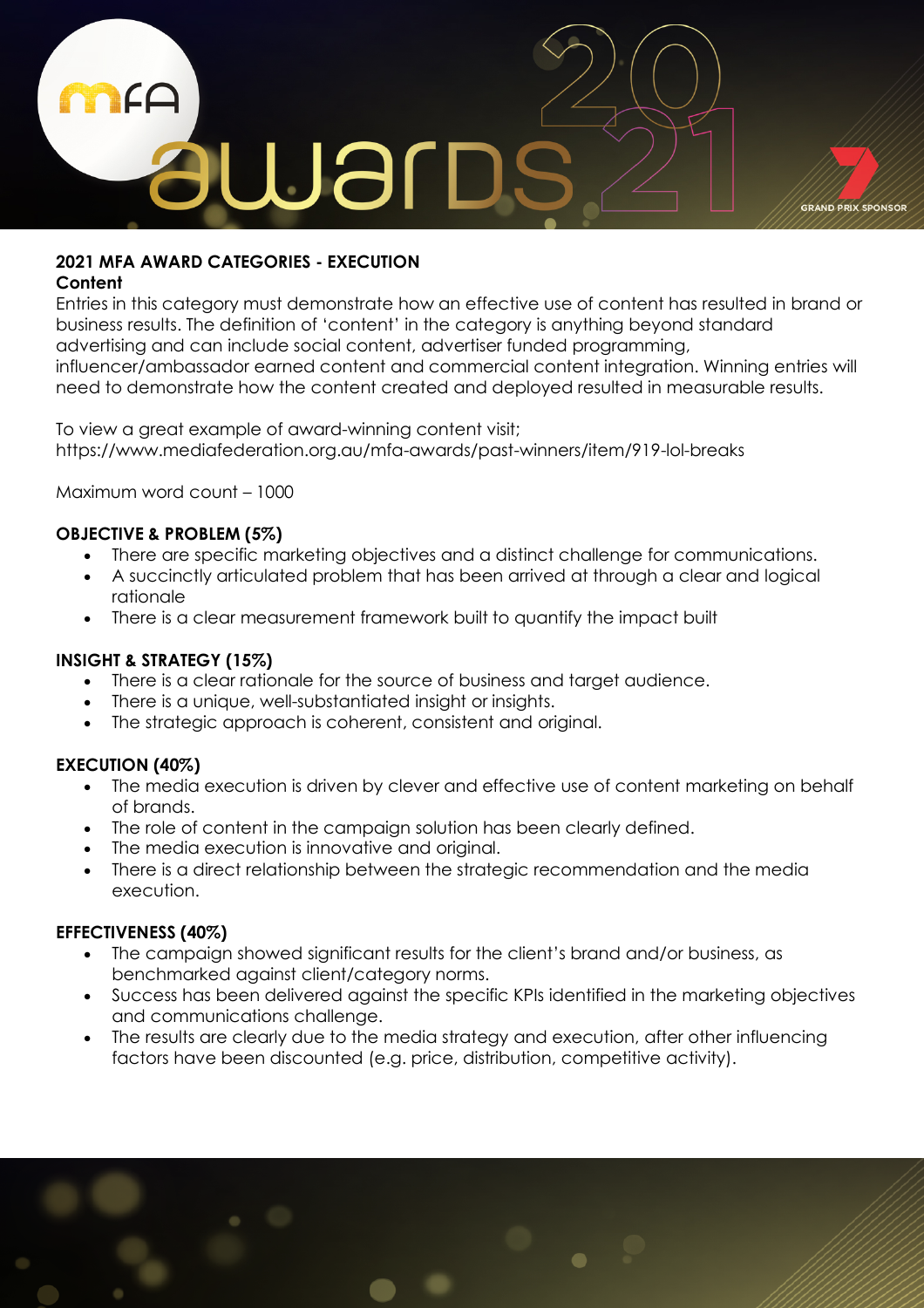

## **Partnerships**

Campaigns entered in this category must prove how an integrated partnership or partnerships resulted in a demonstrable business impact. Partnerships can be both commercial (paid media partnership) and non-commercial (co-branded integration). Media owners are eligible to enter this category. Joint entries are also encouraged.

To view a great example of award-winning partnerships, visit.

https://www.mediafederation.org.au/mfa-awards/past-winners/item/379-dynamo- mums-mudand-a-million-different-messages

Maximum word count – 1000

# **OBJECTIVE & PROBLEM (5%)**

- There are specific marketing objectives and a distinct challenge for communications.
- A succinctly articulated problem that has been arrived at through a clear and logical rationale
- There is a clear measurement framework built to quantify the impact built

## **INSIGHT & STRATEGY (15%)**

- There is a clear rationale for the source of business and target audience.
- There is a unique, well-substantiated insight or insights.
- The strategic approach is coherent, consistent and original.

# **EXECUTION (40%)**

- The execution is led by the use of media partnerships.
- The role of partnerships in the media execution has been clearly defined.
- The media execution is innovative and original.
- There is a direct relationship between the strategic recommendation and the media execution.

- The campaign showed significant results for the client's brand and/or business, as benchmarked against client/category norms.
- Success has been delivered against the specific KPIs identified in the marketing objectives and communications challenge.
- The results are clearly due to the media strategy and execution, after other influencing factors have been discounted (e.g. price, distribution, competitive activity).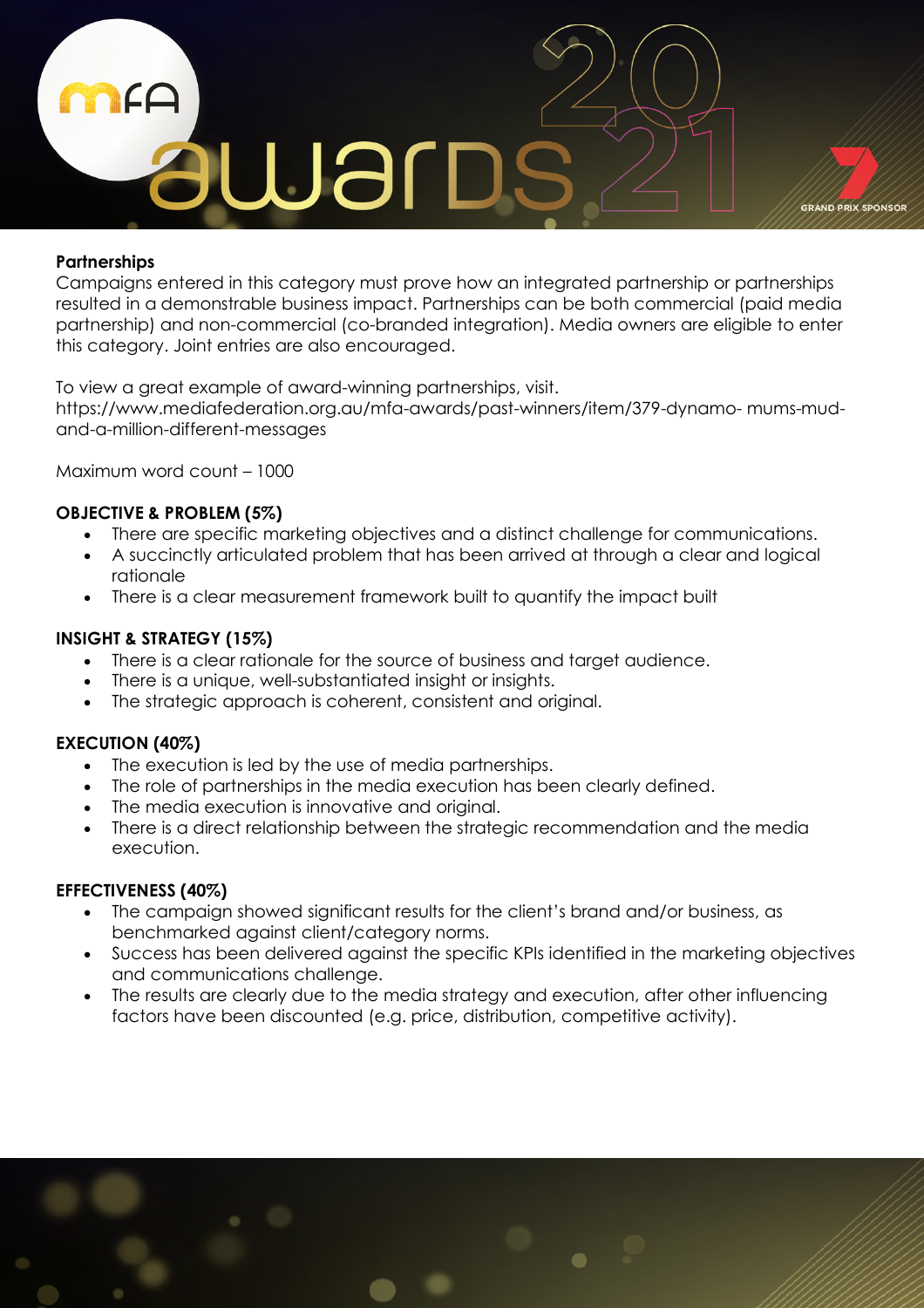

## **Real-time marketing**

Entries in this category should demonstrate the use of real-time data and information to engage with consumers in a dynamic, adaptive manner. The campaign can be a spontaneous reaction to an event or planned in advanced, and can run across any number of platforms, including social media, email, display, digital OOH, programmatic or mobile.

Maximum word count – 1000

# **OBJECTIVE & PROBLEM (5%)**

- There are specific marketing objectives and a distinct challenge for communications.
- A succinctly articulated problem that has been arrived at through a clear and logical rationale
- There is a clear measurement framework built to quantify the impact built

# **INSIGHT & STRATEGY (15%)**

- There is a clear rationale for the source of business and target audience.
- There is a unique, well-substantiated insight or insights.
- The strategic approach is coherent, consistent and original.

## **EXECUTION (40%)**

- The media execution delivers an innovative brand or product experience based on realtime triggers and contexts for the consumer.
- The role of channels has been clearly defined.
- The media execution is innovative and original.
- There is a direct relationship between the strategic recommendation and the media execution.

- The campaign showed significant results for the client's brand and/or business, as benchmarked against client/category norms.
- Success has been delivered against the specific KPIs identified in the marketing objectives and communications challenge.
- The results are clearly due to the media strategy and execution, after other influencing factors have been discounted (e.g. price, distribution, competitive activity).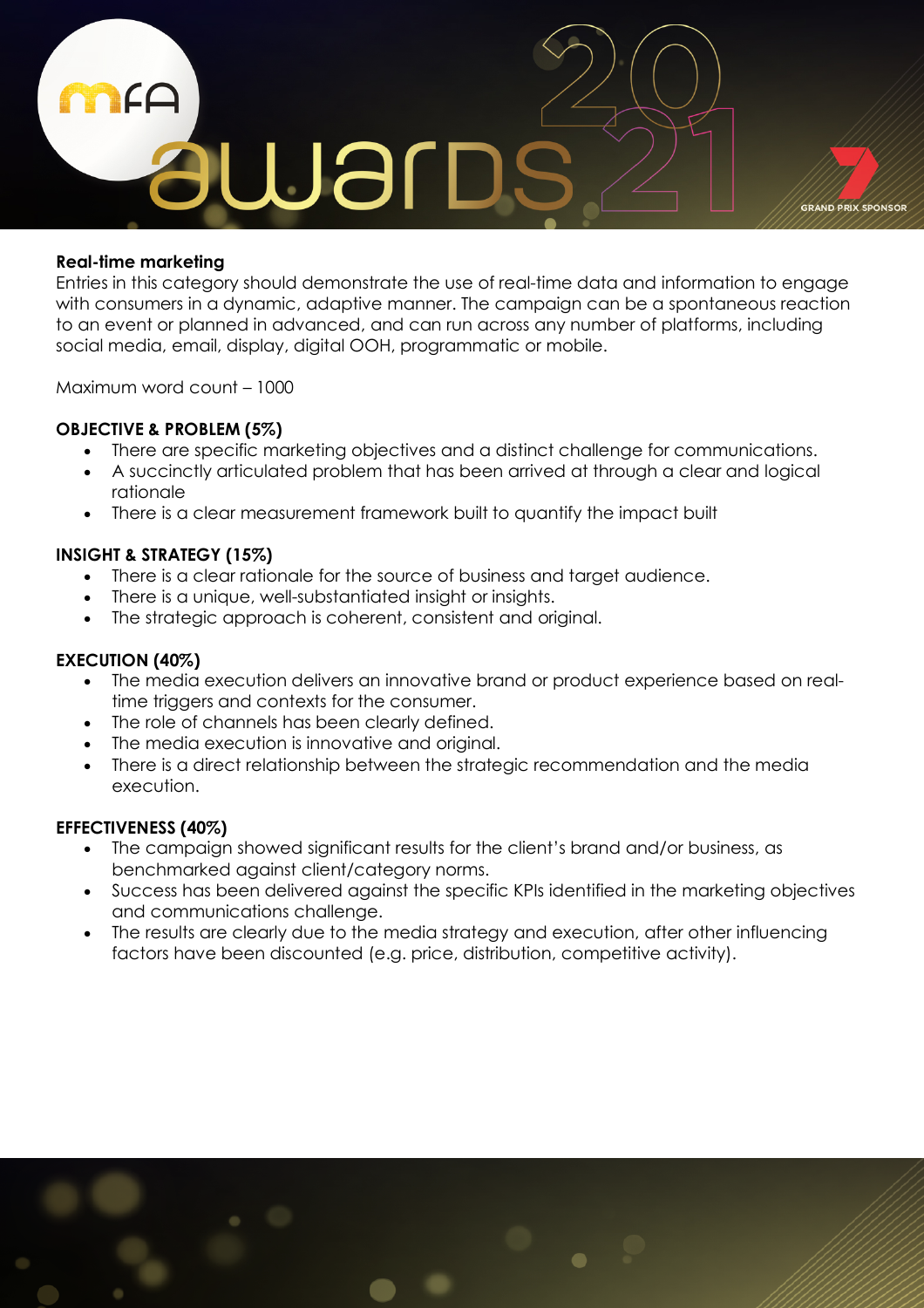

## **Data & analytics**

Entries in this category should demonstrate excellence in the application of data and analytics above what approach the advertiser was previously engaged in. Entries in this category must demonstrate how a data led approach was innovative, insightful and delivered a positive, tangible business or brand result that exceeds what results would have been attained without that approach.

To view a great example of award-winning data & analytics visit.

https://www.mediafederation.org.au/mfa-awards/past-winners/item/1089-prospan- don-t-ignorea-cough

Maximum word count – 1000

# **OBJECTIVE & PROBLEM (5%)**

- There are specific marketing objectives and a distinct challenge for communications.
- A succinctly articulated problem that has been arrived at through a clear and logical rationale
- There is a clear measurement framework built to quantify the impact built

## **STRATEGY (15%)**

- There is a clear rationale for the source of business and target audience.
- There is a unique, well-substantiated insight or insights driven through innovative use of data.
- The strategic approach is coherent, consistent and original.

# **EXECUTION (40%)**

- The entry outlines a distinct use of in-depth data and analytics in powering roles of channels, their behaviours and desired interactions with consumers, leading to return on investment.
- There was a clear benefit from data & analytics across each channel.
- The use of data and analytics is highly innovative, sophisticated and original.
- There is a direct relationship between the strategic recommendation and the media execution.

- The campaign showed significant results for the client's brand and/or business, as benchmarked against client/category norms.
- Success has been delivered against the specific KPIs identified in the marketing objectives and communications challenge.
- The results are clearly due to the media strategy and execution, after other influencing factors have been discounted (e.g. price, distribution, competitive activity).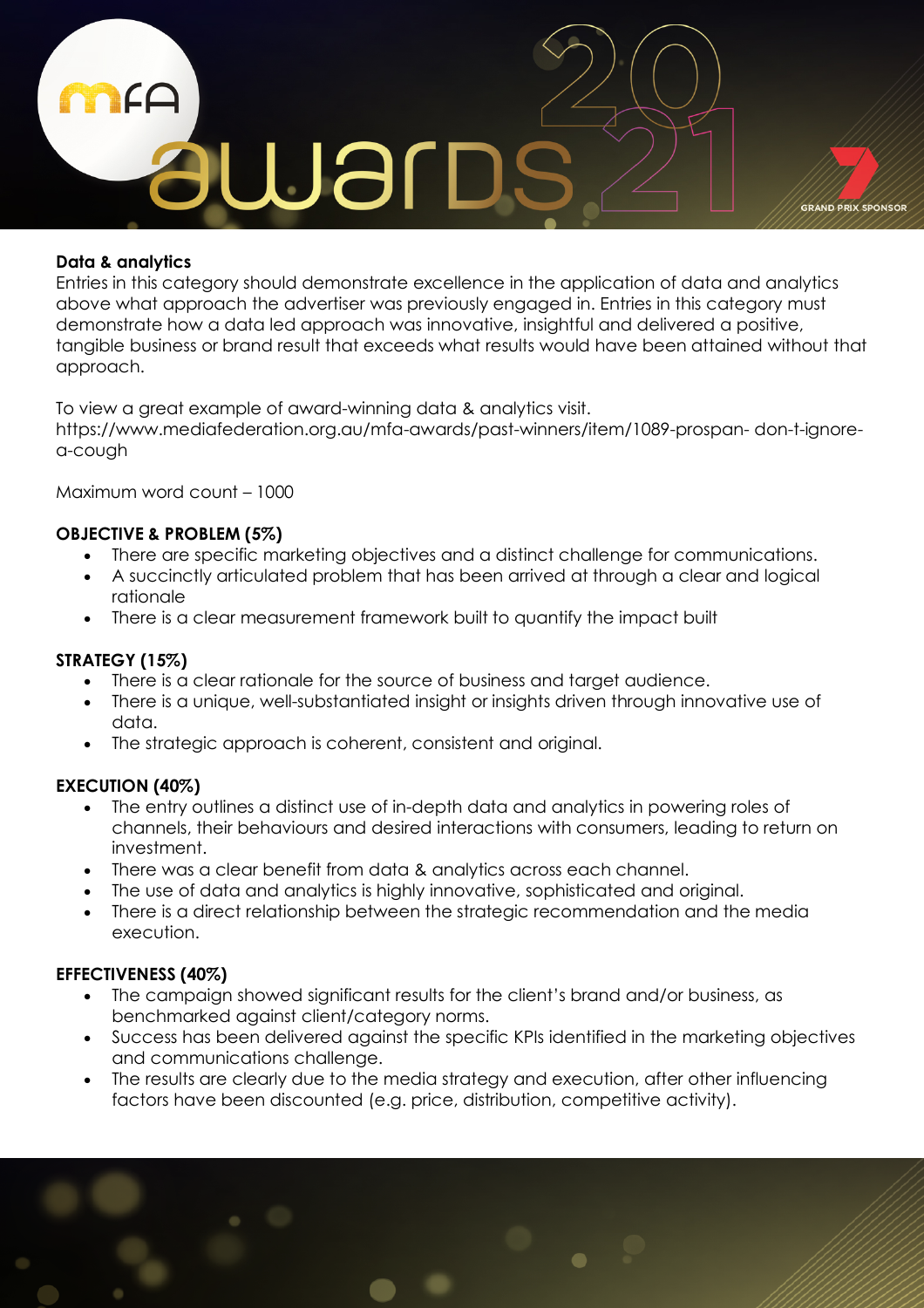

## **Innovation in media**

Entries in this category should look to demonstrate how they broke or challenged the conventions of media (channel or placement) and were able to unlock disproportionate brand or business results through successful deployment of that innovation. Entrants should outline how an original use of either a new or traditional media channel was able to successfully drive business or brand metrics. The activation can be a stand-alone idea or part of a larger campaign, but the impact must be isolated to the innovation.

Maximum word count – 1000

## **OBJECTIVE & PROBLEM (5%)**

- There are specific marketing objectives and a distinct challenge for communications.
- A succinctly articulated problem that has been arrived at through a clear and logical rationale
- There is a clear measurement framework built to quantify the impact built

## **STRATEGY (15%)**

- There is a clear rationale for the source of business and target audience.
- There is a unique, well-substantiated insight or insights.
- The strategic approach is coherent, consistent and original.

# **EXECUTION (40%)**

- The media execution is a truly innovative idea or approach which is breaking new ground for the category and/or broader industry.
- The media execution is innovative and original.
- There is a direct relationship between the strategic recommendation and the media execution.

- The entry clearly demonstrates that the activity was not part of a larger campaign or unduly impacted by other brand activity.
- The campaign showed significant results for the client's brand and/or business, as benchmarked against client/category norms.
- Success has been delivered against the specific KPIs identified in the marketing objectives and communications challenge.
- The results are clearly due to the media strategy and execution, after other influencing factors have been discounted (e.g. price, distribution, competitive activity).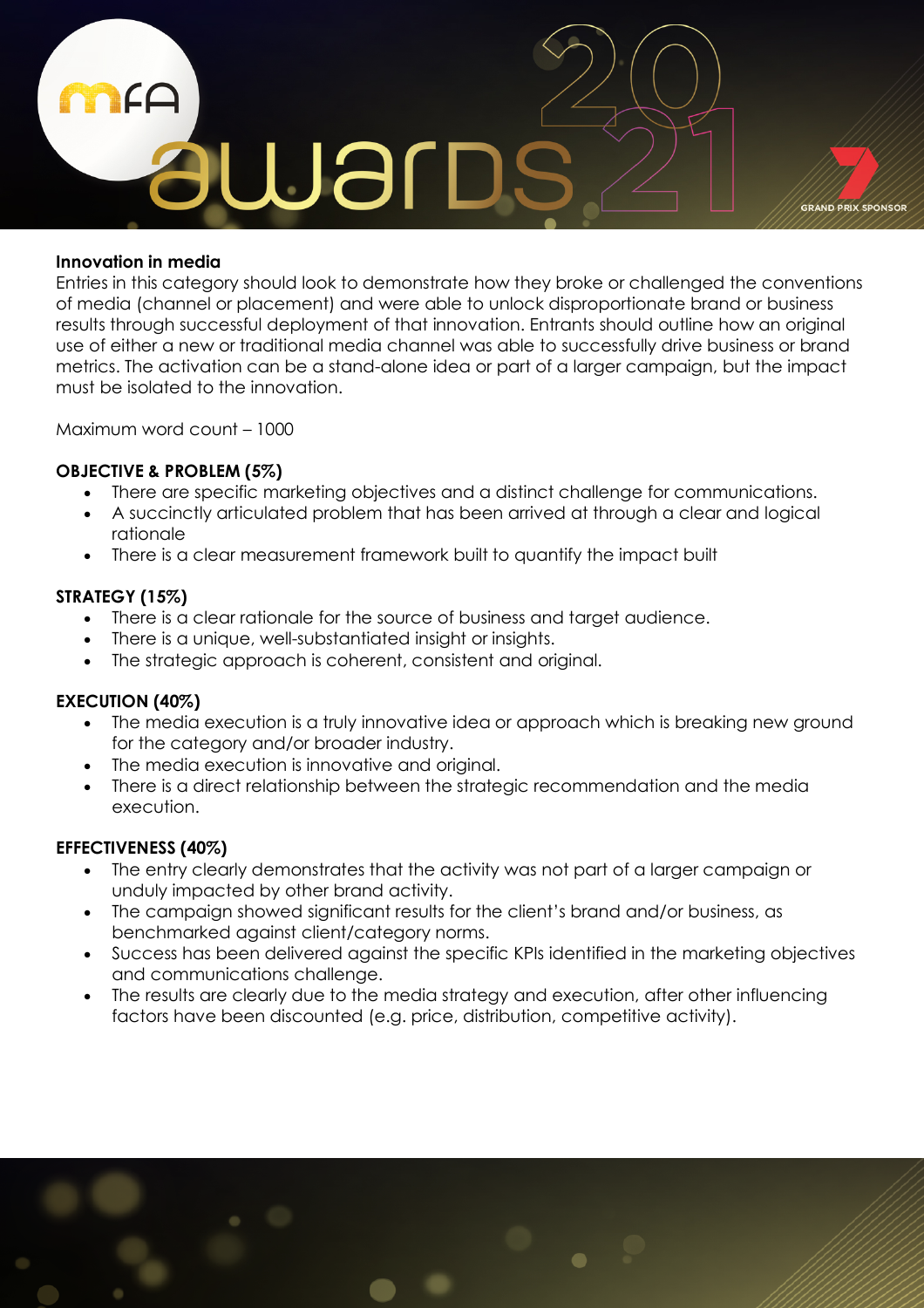

# **Technology**

Entries in this category should demonstrate how the deployment of a technology-led solution has driven brand or business results. This technology can be related to a specific

campaign/activation, or technology that has created continued business improvements either for a client or the agency. In either circumstance there must be a proven correlation between the use of that technology and any business results. The technology must have been deployed across the eligibility period with any results directly attributable across those timings.

Maximum word count – 1000

# **OBJECTIVE & PROBLEM (5%)**

- There are specific marketing objectives and a distinct challenge for communications.
- A succinctly articulated problem that has been arrived at through a clear and logical rationale
- There is a clear measurement framework built to quantify the impact

# **INSIGHT & STRATEGY (15%)**

- There is a clear rationale for the source of business and target audience.
- There is a unique, well-substantiated insight or insights.
- The strategic approach is coherent, consistent and original.

# **EXECUTION (40%)**

- The media execution is a truly innovative idea or approach, which leverages the use of technology.
- The role of technology and its link to media has been clearly defined.
- There is a direct relationship between the strategic recommendation and the media execution.

- The campaign showed significant results for the client's brand and/or business, as benchmarked against client/category norms.
- Success has been delivered against the specific KPIs identified in the marketing objectives and communications challenge.
- The results are clearly due to the media strategy and execution, after other influencing factors have been discounted (e.g. price, distribution, competitive activity).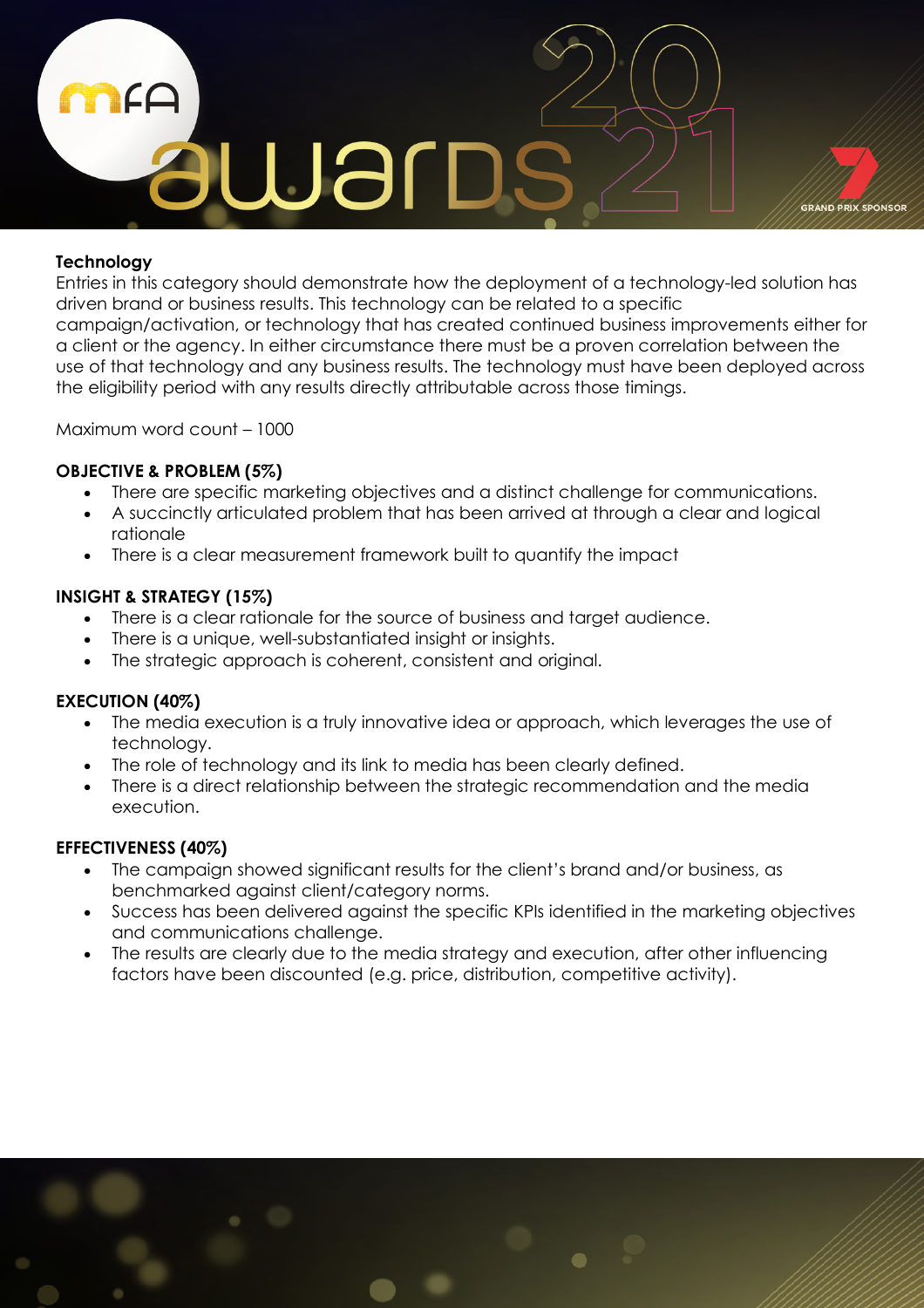

## **Bravery**

Entries in this category need to show bravery in media and communication thinking and deployment. Judges will be looking for how and why the campaign broke the convention of the category/channel, what challenges they overcome and the demonstrable impact of that bravery in terms of brand or business effects. Work in this category can relate to bravery within a specific campaign or activation or how bravery has unlocked wider term results for a brand or agency.

Maximum word count – 1000

## **OBJECTIVE & PROBLEM (5%)**

- There are specific marketing objectives and a distinct challenge for communications.
- A succinctly articulated problem that has been arrived at through a clear and logical rationale.
- There is a measurement framework designed to account for the uniquely brave approach.

# **STRATEGY (15%)**

- There is a unique, well-substantiated insight or insights.
- The strategic approach is unexpected and unlikely to have been adopted by other brands in similar circumstances.
	- There is a clear rationale for the need to adopt such a bold approach.

# **EXECUTION (40%)**

- The media execution has a high degree of risk relative to what is typically embraced by brands in similar circumstances or categories.
- There is a clear rationale to justify the risk taking.
- It is a bold idea or approach which is breaking new ground for the category and/or broader industry.
- There is a direct link between the strategic recommendation and media execution.

- The results achieved justify the degree of risk and bravery required.
- The campaign showed significant results for the client's brand and/or business, as benchmarked against client/category norms.
- Success has been delivered against the specific KPIs identified in the marketing objectives and communications challenge.
- The results are clearly due to the media strategy and execution, after other influencing factors have been discounted (e.g. price, distribution, competitive activity).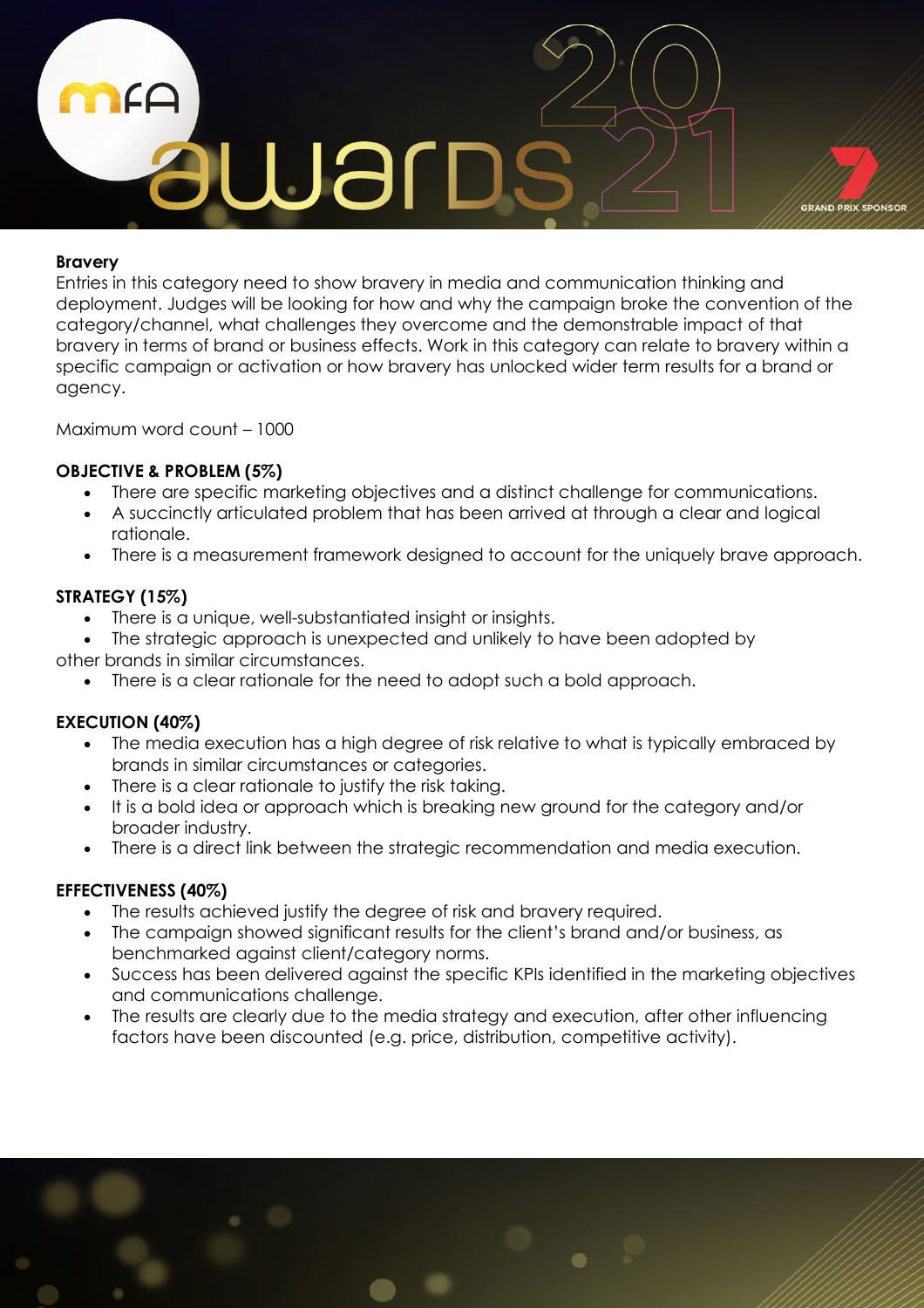

## **2021 MFA AWARD CATEGORIES – PEOPLE & COMMUNITY**

## **Agency Talent and Culture**

Workplace culture plays a critical role in our industry by creating positive, high- performing agency environments. This category recognises outstanding forward thinking, proactive and impactful initiatives designed to enhance talent management and agency culture within media agencies. Entries must demonstrate strategic thinking and execution that has contributed to agency performance or to address a specific talent management and culture issue. The initiative can be a stand-alone idea or part of a larger program. Judges will be looking for a coherent story, with a clearly defined challenge, insight(s), strategic direction with a direct link to execution and results.

## Maximum word count – 1200

Entrants may include additional testimonials from partners/clients - maximum 200 words

## **THE CONTEXT (20%)**

This section should articulate the challenge the initiatives were designed to overcome and the specific objectives and measures of success. Challenges could be across any Talent and Culture area i.e. (but not restricted to) talent identification & retention, organizational strategy or structure, diversity, training & development, engagement & productivity, positive culture.

- What was the challenge that needed to be overcome?
- What were the specific and measurable objectives that were set in response to these challenges and how do these link to business performance?

# **STRATEGY & EXECUTION (40%)**

The entry should outline the approach and subsequent initiative the agency put in place to address the challenge. Topics to cover could include any of the following:

- An understanding of who the initiative was aimed to impact, and why it was required
- How is the initiative aligned to agency values/agency purpose/agency culture?
- There is a direct link between the strategy and the execution
- How was this initiative unique to this agency?

## **RESULTS (40%)**

The entry should demonstrate how the initiative has addressed the challenge, achieved the desired outcome and/or positively impacted on the business performance of the agency. Proof points could include:

- Evidence of improvements and outcomes identifiable as resulting from the program/initiative
- Stakeholder surveys conducted pre/post initiative
- Budget implications of initiatives i.e., cost savings/increased revenue as a result of the initiative
- Reporting on initiative results/testimonials
- Any other relevant results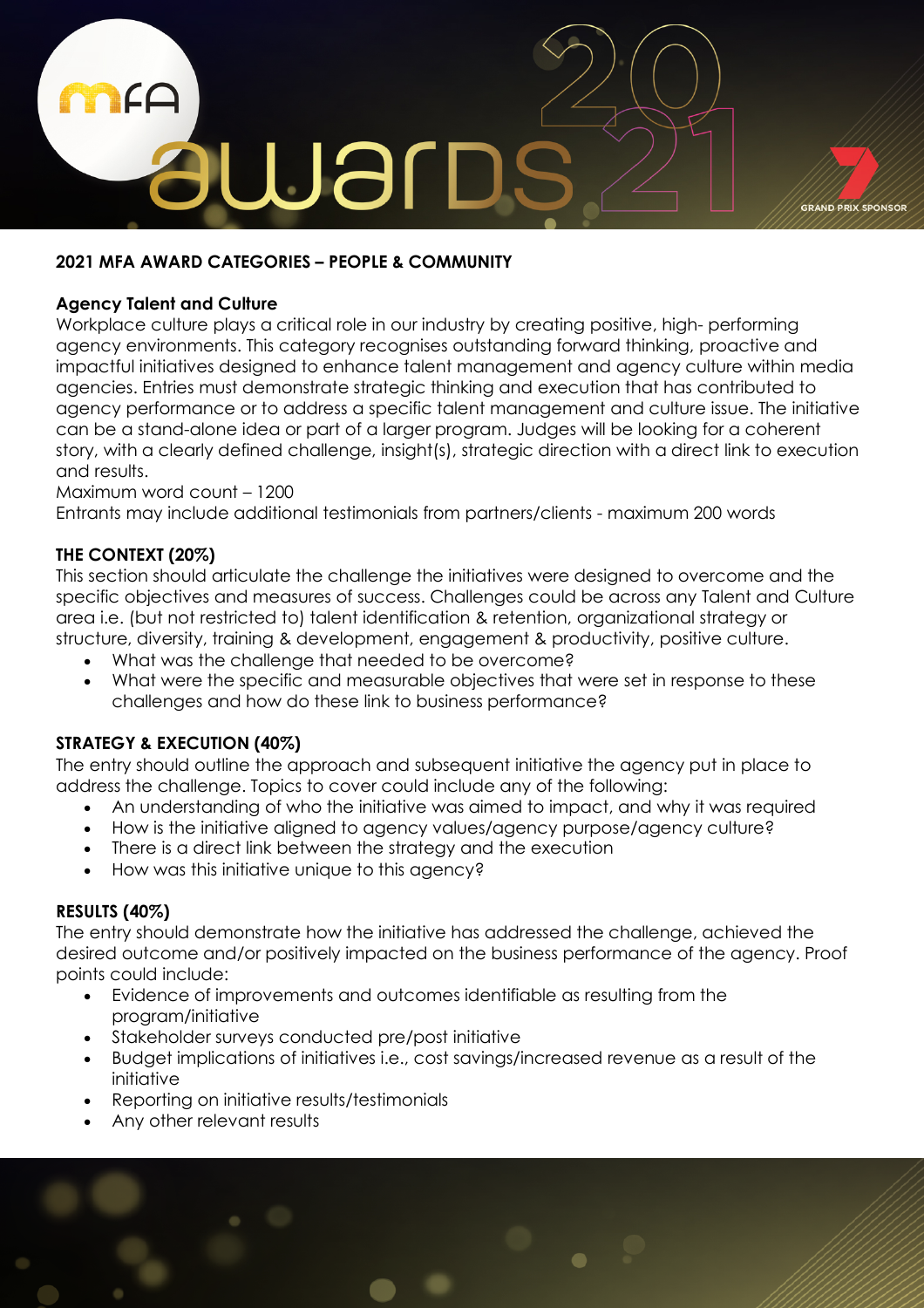

## **Media partner**

This category is designed to acknowledge overall ongoing excellence of Australians media sales, data or technology partners. Entries should demonstrate excellence in the work, their vision for the company, staff development, company culture and collaboration with other partners including media agencies and clients. Entries should demonstrate the effectiveness of their approach and their commitment to enhancing the effectiveness of their partner's media activity.

Maximum word count – 1200 Entrants may include additional agency testimonials – maximum 200 words

# **PEOPLE (35%)**

The entry should outline the initiatives and programs the company has put in place to build a positive, productive culture in the sales team, including any or all of the below:

- What are the desired company values and team culture?
- How does the company ensure employees live the team values?
- How does the company invest in the training and personal development of members of the sales team?
- Are there any other key initiatives which are unique to the company or team?
- What proof points does the team have to demonstrate the success of these initiatives e.g. employee satisfaction surveys?

## **PARTNERS (35%)**

The entry should outline the companies' approach to collaborating with partners, including any or all of the below:

- What is the team's approach to producing market leading work?
- How does the company collaborate with agencies and advertisers to build positive, mutually beneficial relationships?
- How does the sales team provide value beyond responding to campaign briefs?
- How does the company and/or its employees contribute to the culture and development of the wider industry?
- How does the team positively differentiate itself from the competition?
- How do you ensure your results are measurable?
- What proof points does the team have to demonstrate the success of these initiatives e.g. Media i Survey, business performance etc

# **PRODUCT (30%)**

The entrant should provide 2-3 examples of best practice work that has been produced by the sales team. This can include work that was executed on behalf of a media agency or client, as well as any major research or thought leadership projects.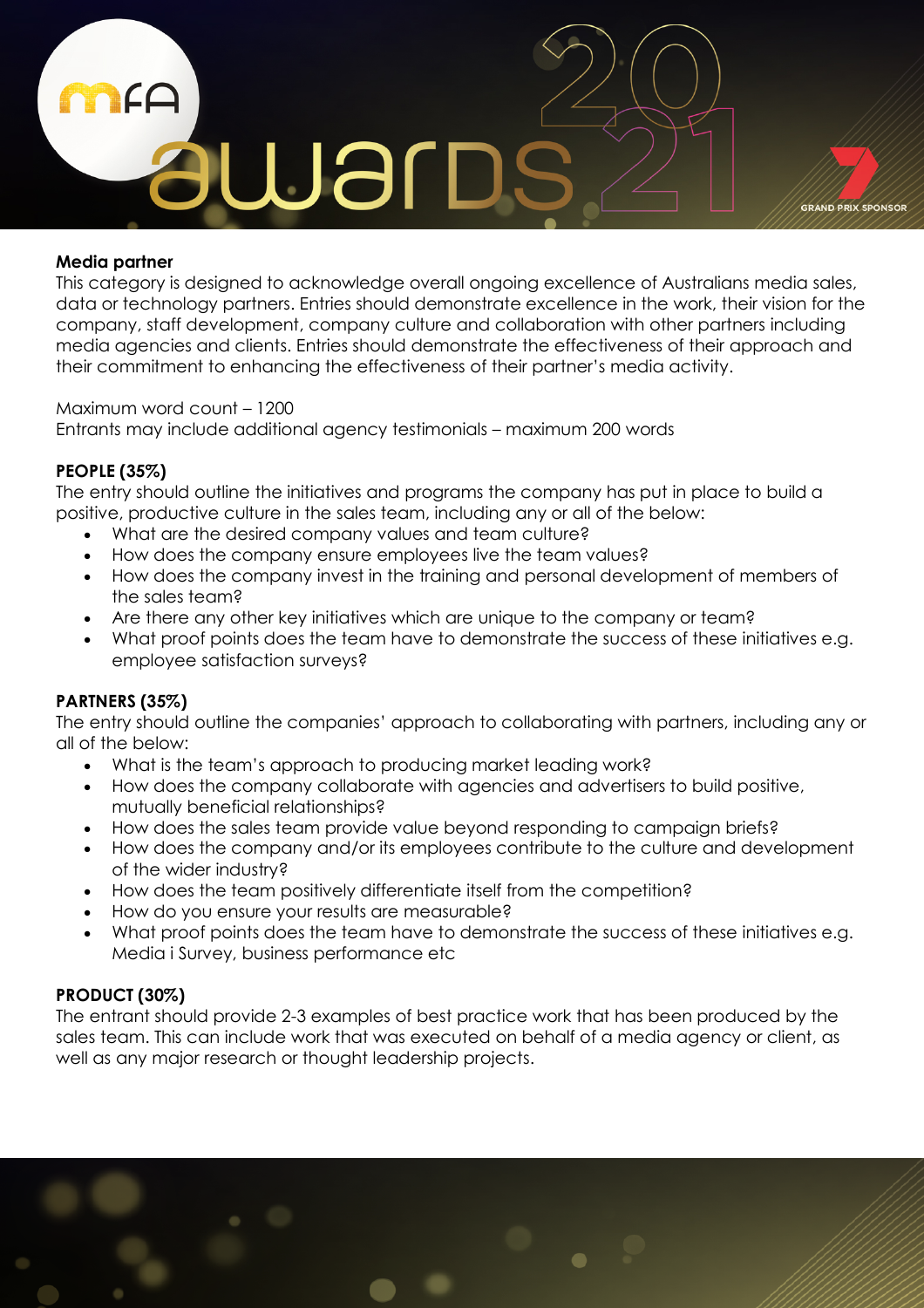

## **Industry contribution**

This award recognises the talent working in MFA member agencies and partners that have made a significant contribution to the media industry. The contribution can relate to any type of initiative whose ultimate purpose is to create positive change to the wider industry. These can range from ongoing, discrete projects with no industry profile through to more public or wider-scale initiatives. Entrants must have more than 5 years of experience in the Australian media industry; be nominated by a senior member of their agency/company; and include testimonials from two or more members of the industry. The number of winners will be chosen at the discretion of the judging panel.

## Maximum word count – 1000 Entrants may include 2 additional testimonials (maximum 200 words each)

# **THE CONTRIBUTION (50%)**

This section should outline the challenges or opportunities the entrant has helped to identify and address; and the approach and initiatives put in place. Initiatives can be across any aspect of the industry e.g. tools, measurement, people and culture, finance, training, product etc.

- The entry outlines the specific challenges and/or opportunities that were identified
- The initiatives put in place were designed to make a positive contribution to the wider industry
- The entrant consistently went above and beyond their 'day job' to make this contribution
- The entrant demonstrates a long-term commitment to contributing to the wider industry

# **THE RESULTS (50%)**

The entry should demonstrate how the individual has achieved the desired outcome and/or positively impacted the wider agency. Proof points could include:

- Evidence of improvements and outcomes identifiable as resulting from the program/initiative
- Industry engagement with the initiatives
- Stakeholder surveys conducted pre/post initiative
- Budget implications of initiatives i.e. cost savings/increased revenue as a result of the initiative
- Reporting on the initiatives and their outcomes
- Testimonials from industry members positively impacted
- Any other relevant results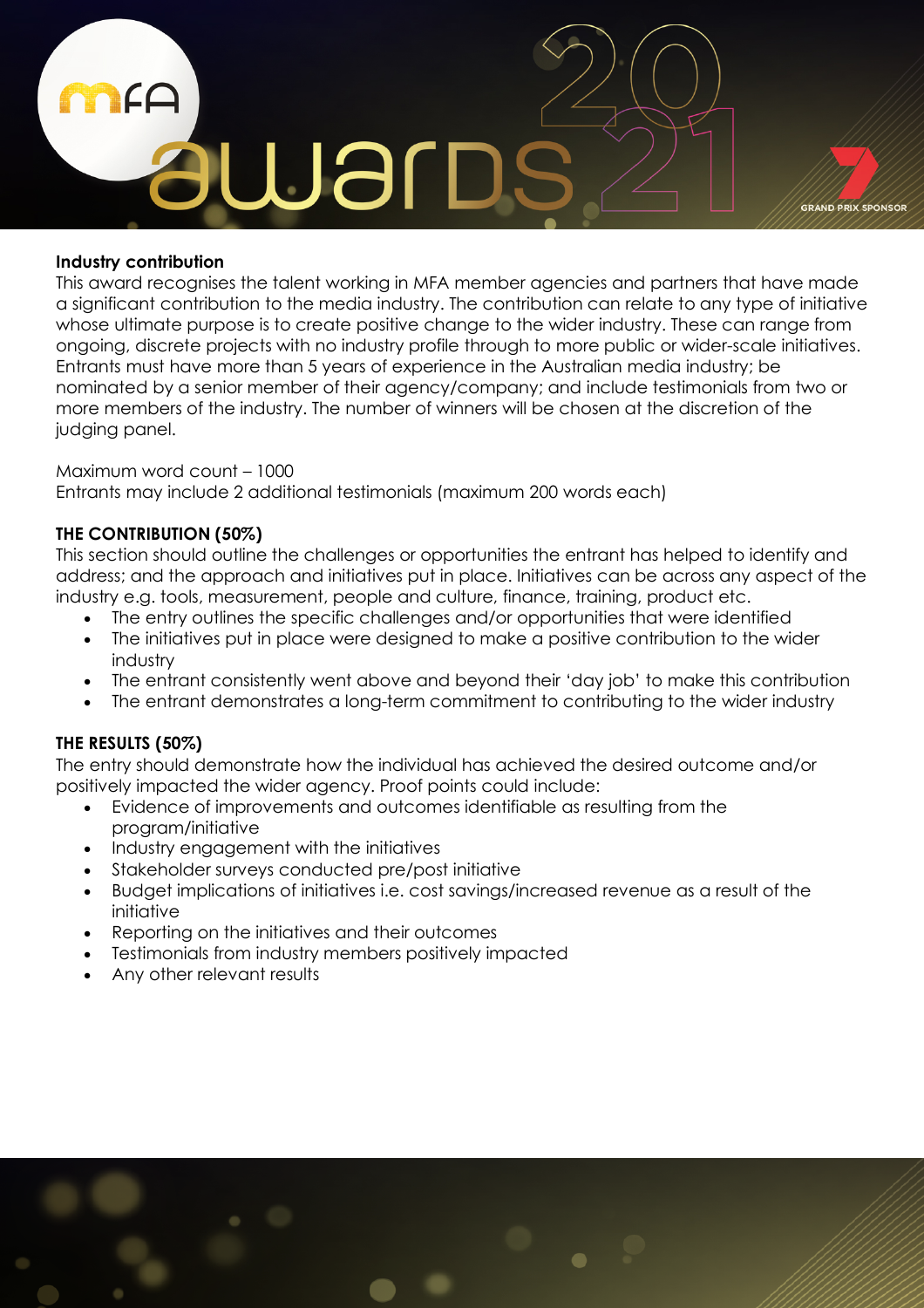

## **COVID Media Pivot [NEW]**

This award recognises the effort and process agencies went through during the Covid 19 pandemic; to preserve/enhance brand value and also recognises the agencies resilience and growth. Entries in this category must demonstrate how you specifically adapted, changed or created a new media approach to navigate the COVID-19 pandemic. How you delivered shortterm results during a difficult patch, or potentially created a new path to long-term resilience and growth.

Judges are looking for entrants to demonstrate a direct relationship between how you adapted your media approach due to the changing consumer behaviour driven specifically by the pandemic. Navigating the Covid-19 pandemic often meant shifting to a new media model or approach. Some of these shifts might have been to ensure short-term survival, others might have adopted a long-term approach, as a result of or intensified due to the pandemic.

Maximum word count – 1000

#### **EFFORT (25%)**

This section recognises the effort made by the agency/ team/ business partner etc. And the degree of difficulty that was caused by the pivot, as well as the pace of the pivot and the rapidity of the reset.

## **OBJECTIVES (20%)**

This section should demonstrate a succinctly articulated problem that has been arrived at through a clear and logical rationale. And quantify the business impact and display there is a clearly constructed measurement framework to quantify the impact.

- The entry outlines specific marketing/media challenges that link to the Covid-19 pandemic
- The challenges relate to the brands communications
- The potential risk and impact to the business/ bottom line *(due to the Covid-19 pandemic)*
- The impact of actions taken are displayed and quantified

#### **THE MEDIA APPROACH (25%)**

This section should demonstrate there was a coherent and well-argued strategic approach which addresses the business context created by the Covid-19 pandemic.

- The entry outlines unique, well-substantiated insight(s) specific to the Covid-19 pandemic
- The strategic approach should be coherent, consistent and specific to the pandemic
- The entry displays a unique approach to the roadmap and initiatives designed to deliver on the strategy

*COVID Media Pivot Criteria continues on next page.*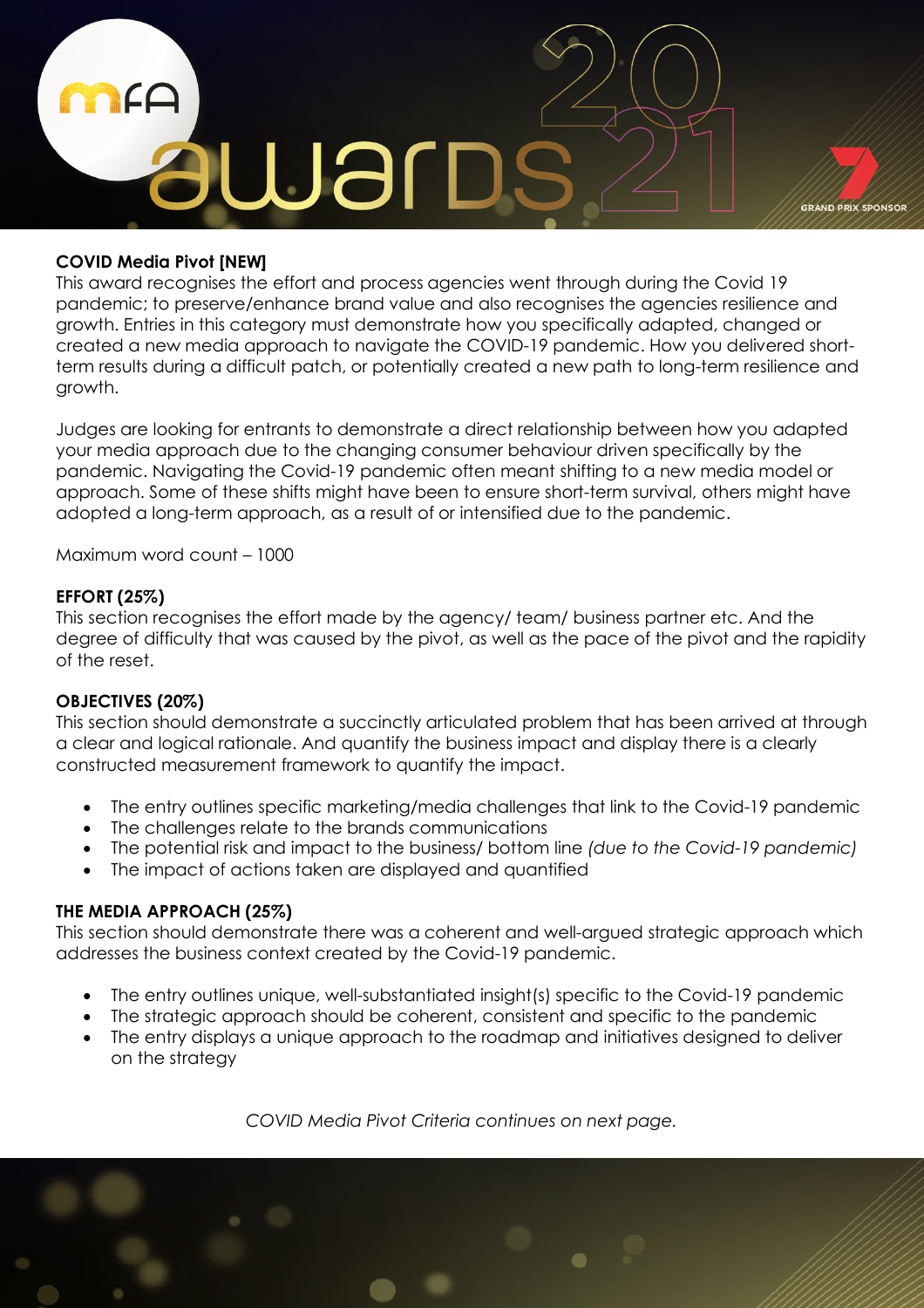

# **COVID Media Pivot [NEW] Cont…**

## **THE CURRENT BUSINESS CONTEXT AND RESULTS (30%)**

This section should demonstrate an appropriate measurement plan was put in place to determine the business impact of the approach.

- The entry should display success has been delivered and measured against the specific KPIs identified in previous sections
- Outline how the approach preserved or enhanced brand value for consumers
- Outline how the approach delivered short-term results/created longer-term resilience and growth
- Results are clear and directly due to the approach put in place as a business partner. *(Other influencing factors must be discounted e.g. price, distribution, competitive activity)*